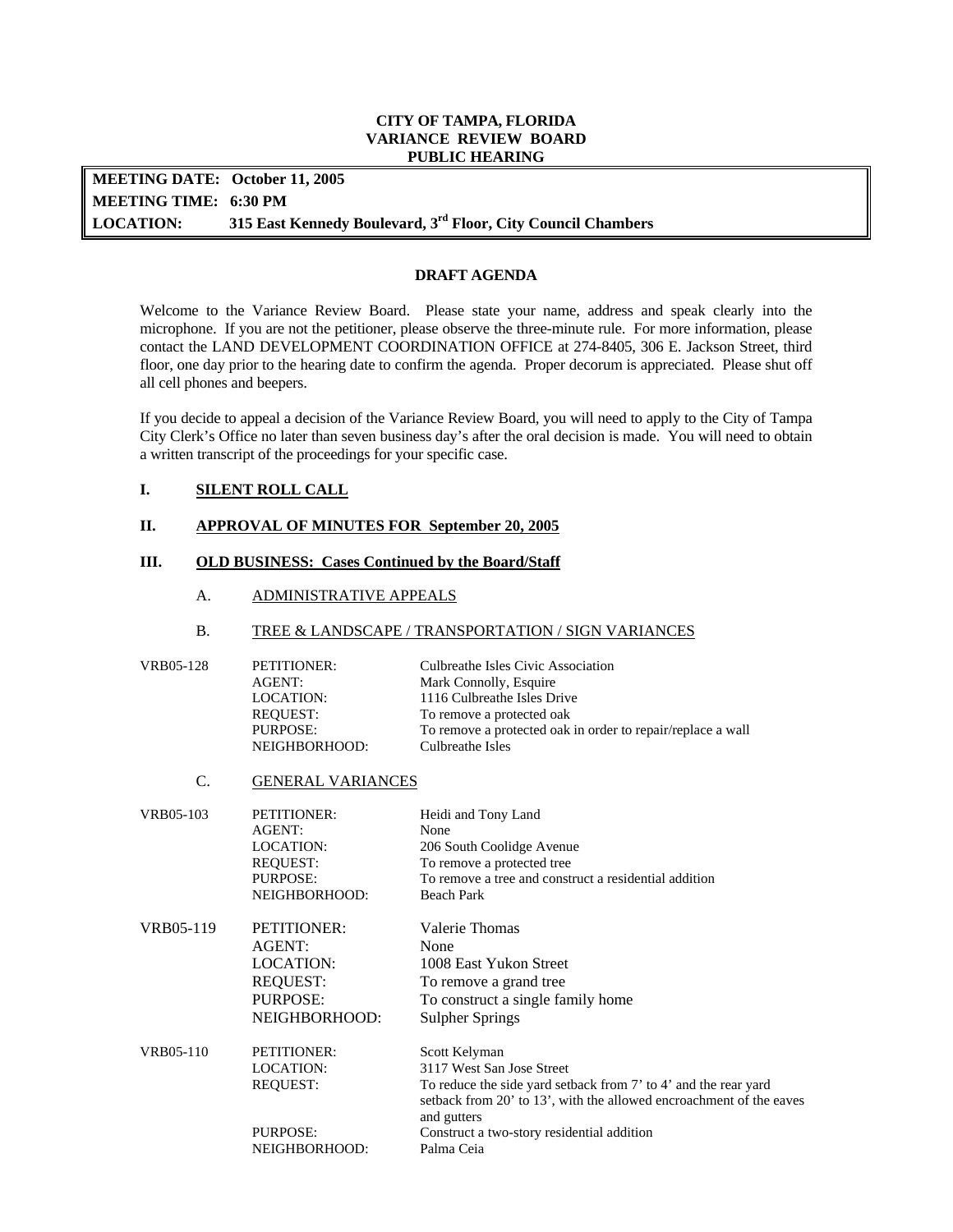#### **IV. OLD BUSINESS: Continuances and Missed Notices**

#### A. ADMINISTRATIVE APPEALS

#### B. TREE & LANDSCAPE / TRANSPORTATION / SIGN VARIANCES

| VRB05-126 | PETITIONER:      | Tara Le                           |
|-----------|------------------|-----------------------------------|
|           | AGENT:           | None                              |
|           | <b>LOCATION:</b> | 5903 South $6th$ Street           |
|           | <b>REOUEST:</b>  | Remove a grand oak                |
|           | <b>PURPOSE:</b>  | To construct a single family home |
|           | NEIGHBORHOOD:    | Gandy/Sun Bay South               |

## C. GENERAL VARIANCES

| VRB05-118       | <b>PETITIONER:</b> | <b>Matthew Frac</b>                                                           |
|-----------------|--------------------|-------------------------------------------------------------------------------|
|                 | AGENT:             | None                                                                          |
|                 | <b>LOCATION:</b>   | 3612 South Omar Avenue                                                        |
|                 | <b>REOUEST:</b>    | To increase the height of a fence from 6' to 8'                               |
|                 | PURPOSE:           | To keep an existing fence                                                     |
|                 | NEIGHBORHOOD:      | Belmar Shore Civic/South Westshore                                            |
| <b>VRB05-86</b> | <b>PETITIONER:</b> | Franklin Cruz                                                                 |
|                 | AGENT:             | None                                                                          |
|                 | <b>LOCATION:</b>   | 211 West Frances Avenue                                                       |
|                 | <b>REQUEST:</b>    | To reduce the side yard setback from 7' to 3' and the rear yard               |
|                 |                    | setback from 20' to 7', with the allowed encroachment of eaves and<br>gutters |
|                 | <b>PURPOSE:</b>    | To construct an accessory structure greater than 750 square feet              |
|                 | NEIGHBORHOOD:      | Tampa Heights                                                                 |

# **V. NEW BUSINESS**

#### A. ADMINISTRATIVE APPEALS

### B. TREE & LANDSCAPE / TRANSPORTATION / SIGN VARIANCES

#### C.GENERAL VARIANCES

| VRB05-139 | <b>PETITIONER:</b> | Brian Buchli                                                                                                |
|-----------|--------------------|-------------------------------------------------------------------------------------------------------------|
|           | AGENT:             | None                                                                                                        |
|           | <b>LOCATION:</b>   | 413 West Osborne Avenue                                                                                     |
|           | <b>REQUEST:</b>    | To reduce the rear yard setback from 20' to 8', with the allowed<br>encroachment of the eaves and gutters   |
|           | <b>PURPOSE:</b>    | To construct a deck off the second story                                                                    |
|           | NEIGHBORHOOD:      | South Seminole Heights                                                                                      |
| VRB05-141 | PETITIONER:        | Christopher Van Wart                                                                                        |
|           | AGENT:             | None                                                                                                        |
|           | <b>LOCATION:</b>   | 3108 West Price Avenue                                                                                      |
|           | <b>REQUEST:</b>    | To reduce the front yard setback from 25' to 19', with the allowed<br>encroachment of the eaves and gutters |
|           | <b>PURPOSE:</b>    | To construct a residential addition                                                                         |
|           | NEIGHBORHOOD:      | Gandy/Sunbay South                                                                                          |
| VRB05-143 | <b>PETITIONER:</b> | <b>Kurt Davis</b>                                                                                           |
|           | AGENT:             | None                                                                                                        |
|           | LOCATION:          | 3608 South Omar Avenue                                                                                      |
|           | <b>REOUEST:</b>    | To increase the height of a fence in the rear yard from 6' to 8'                                            |
|           | <b>PURPOSE:</b>    | To keep an existing fence                                                                                   |
|           | NEIGHBORHOOD:      | <b>Bel-Mar Shores</b>                                                                                       |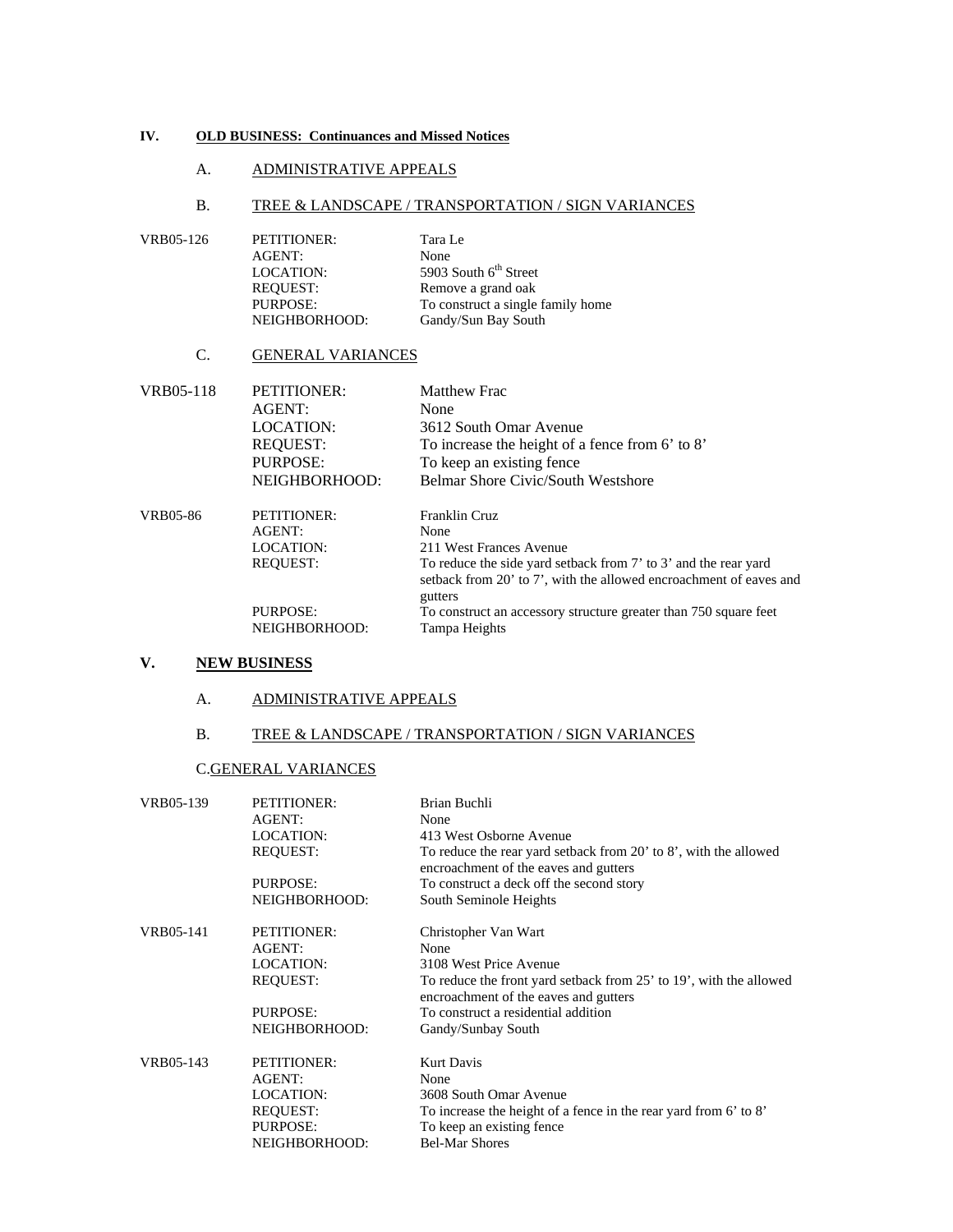| VRB05-144 | PETITIONER:<br><b>AGENT:</b> | <b>Shawn Watkins</b><br>None                                                                                                                           |
|-----------|------------------------------|--------------------------------------------------------------------------------------------------------------------------------------------------------|
|           | LOCATION:                    | 6508 Julie Street                                                                                                                                      |
|           | <b>REQUEST:</b>              | To reduce the side yard setback from 7' to 3', with the allowed<br>encroachment of the eaves and gutters                                               |
|           | <b>PURPOSE:</b>              | To enclose an existing carport                                                                                                                         |
|           | NEIGHBORHOOD:                | Old Seminole Heights                                                                                                                                   |
| VRB05-145 | PETITIONER:<br>AGENT:        | John and Angela Carter<br>None                                                                                                                         |
|           | LOCATION:                    | 167 Barbados Avenue                                                                                                                                    |
|           | <b>REQUEST:</b>              | To reduce the side yard setback from 7' to 3; and the rear yard<br>setback from 20' to 2'8", with the allowed encroachment of the eaves<br>and gutters |
|           | PURPOSE:                     | To construct a residential addition                                                                                                                    |
|           | NEIGHBORHOOD:                | Davis Islands                                                                                                                                          |
| VRB05-146 | PETITIONER:                  | Lawrence Lopez                                                                                                                                         |
|           | AGENT:<br>LOCATION:          | None<br>5209 South Quincy Street                                                                                                                       |
|           | <b>REQUEST:</b>              | To reduce the front yard setback from 25' to 19', with the allowed                                                                                     |
|           |                              | encroachment of the eaves and gutters                                                                                                                  |
|           | PURPOSE:                     | To construct a residential addition                                                                                                                    |
|           | NEIGHBORHOOD:                | <b>Ballast Point</b>                                                                                                                                   |
| VRB05-147 | PETITIONER:                  | Gregory Hearing                                                                                                                                        |
|           | AGENT:                       | None                                                                                                                                                   |
|           | LOCATION:                    | 3310 West Knights Avenue<br>To reduce the rear yard setback from 20' to 3', with the allowed                                                           |
|           | <b>REQUEST:</b>              | encroachment of the eaves and gutters                                                                                                                  |
|           | PURPOSE:                     | To construct a two story accessory structure                                                                                                           |
|           | NEIGHBORHOOD:                | <b>Bayshore Beautiful</b>                                                                                                                              |
| VRB05-148 | PETITIONER:                  | American Housing Corporation                                                                                                                           |
|           | AGENT:                       | Mark Madison                                                                                                                                           |
|           | LOCATION:                    | 2904 North Massachusetts Avenue                                                                                                                        |
|           | <b>REQUEST:</b>              | To reduce the side yard setbacks from 7' to 5', with the allowed<br>encroachment of the eaves and gutters                                              |
|           | PURPOSE:<br>NEIGHBORHOOD:    | To construct a single family residence<br>Tampa Heights                                                                                                |
|           |                              |                                                                                                                                                        |
| VRB05-149 | PETITIONER:<br>AGENT:        | Robert and Mary Kay Lee<br>None                                                                                                                        |
|           | LOCATION:                    | 2816 West San Rafael Court                                                                                                                             |
|           | <b>REQUEST:</b>              | To reduce the rear yard setback from 20' to 10', with the allowed                                                                                      |
|           |                              | encroachment of the eaves and gutters                                                                                                                  |
|           | PURPOSE:                     | To construct a residential addition                                                                                                                    |
|           | NEIGHBORHOOD:                | Palma Ceia                                                                                                                                             |
| VRB05-150 | PETITIONER:                  | Joseph T Cutrono                                                                                                                                       |
|           | AGENT:                       | Thomas MacQuarrie                                                                                                                                      |
|           | <b>LOCATION:</b>             | 1312 West Charter Street                                                                                                                               |
|           | <b>REQUEST:</b>              | To increase the height of a structure from 35' to 45' and to remove a<br>tree                                                                          |
|           | PURPOSE:                     | To construct a single family home                                                                                                                      |
|           | NEIGHBORHOOD:                | None (The Marina Club)                                                                                                                                 |
| VRB05-151 | PETITIONER:                  | Michael and Kendall Wichman                                                                                                                            |
|           | <b>AGENT:</b>                | Steve Michelini                                                                                                                                        |
|           | LOCATION:                    | 5151 West San Jose                                                                                                                                     |
|           | <b>REQUEST:</b>              | To reduce the front yard setback from 25' to 16', with the allowed<br>encroachment of the eaves and gutters                                            |
|           | PURPOSE:                     | To construct a new single family home                                                                                                                  |
|           | NEIGHBORHOOD:                | <b>Sunset Park</b>                                                                                                                                     |
| VRB05-152 | PETITIONER:                  | John and Brandi Puls                                                                                                                                   |